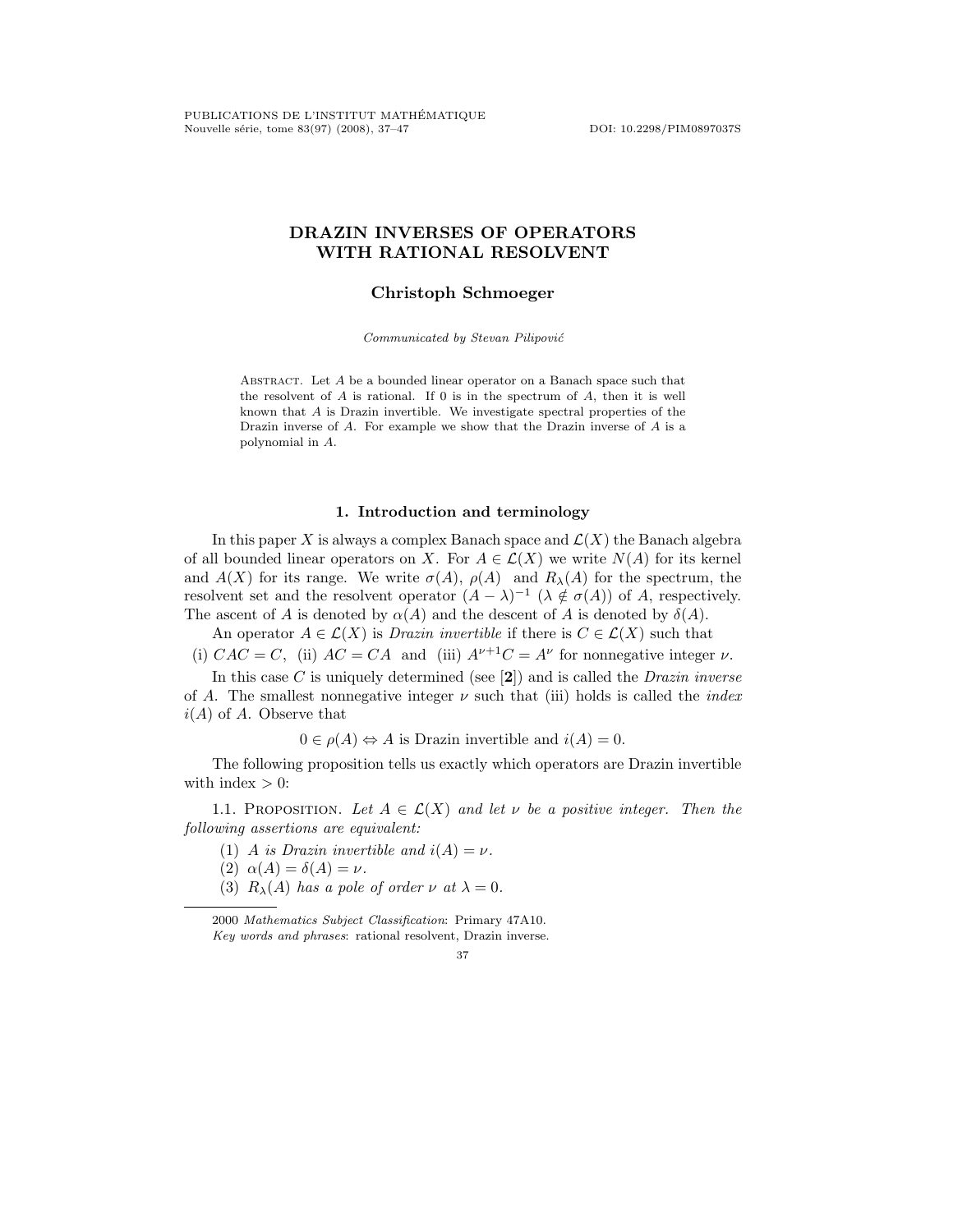**PROOF.** [2,  $\S 5.2$ ] and [3, Satz 101.2].

The next result we will use frequently in our investigations.

1.2. PROPOSITION. *Suppose that*  $A \in \mathcal{L}(X)$  *is Drazin invertible,*  $i(A) = \nu \geq 1$ , P *is the spectral projection of* A *associated with the spectral set* {0} *and that* C *is the Drazin inverse of* A*. Then*

> $P = I - AC$ ,  $N(C) = N(A^{\nu}) = P(X)$ ,  $C(X) = N(P) = A^{\nu}(X),$ C is Drazin invertible,  $i(C)=1$ , ACA *is the Drazin inverse of* C,  $0 \in \sigma(C)$  and  $\sigma(C) \setminus \{0\} = \{\frac{1}{\lambda} : \lambda \in \sigma(A) \setminus \{0\}\}.$

PROOF. We have  $P = I - AC$ ,  $N(A^{\nu}) = P(X)$  and  $\sigma(C) \setminus \{0\} = {\frac{1}{\lambda}: \lambda \in \mathbb{R} \setminus \{0\}}$  $\sigma(A) \setminus \{0\}$  by [2, §52]. It is clear that  $0 \in \sigma(C)$ . From Proposition 1.1 and [3, Satz 101.2 we get  $N(P) = A^{\nu}(X)$ . If  $x \in X$  then  $Cx = 0 \Leftrightarrow Px = x$ , hence  $N(C) = P(X)$ . From  $P = I - AC = I - CA$  it is easily seen that  $N(P) = C(X)$ . Let  $B = ACA$ . Then

$$
C2B = CBC = CACAC = CAC = C,
$$
  
\n
$$
CB = CACA = ACAC = BC
$$
  
\n
$$
BCB = ACACACA = ACACA = ACA = B.
$$

This shows that  $C$  is Drazin invertible,  $B$  is the Drazin inverse of  $C$  and that  $i(C) = 1.$ 

Now we introduce the class of operators which we will consider in this paper. We say that  $A \in \mathcal{L}(X)$  has a *rational resolvent* if

$$
R_{\lambda}(A) = \frac{P(\lambda)}{q(\lambda)}
$$

where  $P(\lambda)$  is a polynomial with coefficients in  $\mathcal{L}(X)$ ,  $q(\lambda)$  is polynomial with coefficients in  $\mathbb C$  and where P and q have no common zeros. We use the symbol  $\mathcal{F}(X)$  to denote the subclass of  $\mathcal{L}(X)$  consisting of those operators whose resolvent is rational. For  $A \in \mathcal{L}(X)$  let  $\mathcal{H}(A)$  be the set of all functions  $f : \Delta(f) \to \mathbb{C}$  such that  $\Delta(f)$  is an open set in C,  $\sigma(A) \subseteq \Delta(f)$  and f is holomorphic on  $\Delta(f)$ . For  $f \in \mathcal{H}(A)$  the operator  $f(A) \in \mathcal{L}(X)$  is defined by the usual operational calculus (see [**3**] or [**4**]).

The following proposition collects some properties of operators in  $\mathcal{F}(X)$ . An operator  $A \in \mathcal{L}(X)$  is called *algebraic* if  $p(A) = 0$  for some nonzero polynomial p.

- 1.3. PROPOSITION. Let  $A \in \mathcal{L}(X)$ . Then
- (1)  $A \in \mathcal{F}(X)$  *if and only if*  $\sigma(A)$  *consists of a finite number of poles of*  $R_\lambda(A)$ .
- (2)  $A \in \mathcal{F}(X)$  *if and only if* A *is algebraic.*
- (3) If dim  $A(X) < \infty$ , then  $A \in \mathcal{F}(X)$ .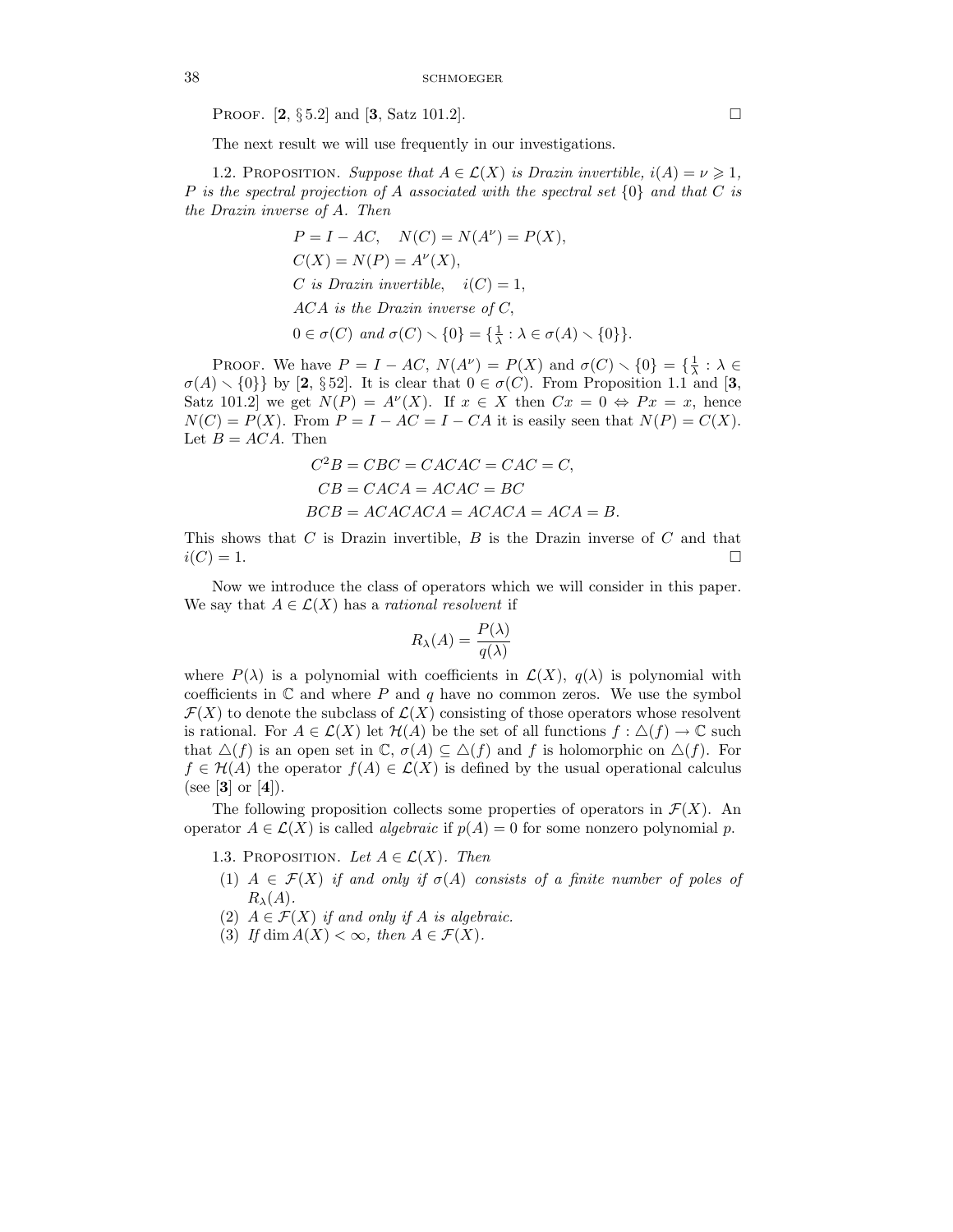(4) If  $A \in \mathcal{F}(X)$  and  $f \in \mathcal{H}(A)$ , then  $f(A) = p(A)$  for some polynomial p. (5) If  $A \in \mathcal{F}(X)$ , the  $p(A) \in \mathcal{F}(X)$  for every polynomial p.

PROOF.  $[4, Chapter V.11]$ 

1.4. COROLLARY. *Suppose that*  $A \in \mathcal{F}(X)$  and  $0 \in \rho(A)$ *. Then*  $A^{-1} \in \mathcal{F}(X)$ and  $A^{-1}$  *is a polynomial in A.* 

PROOF. Define the function  $f : \mathbb{C} \setminus \{0\} \to \mathbb{C}$  by  $f(\lambda) = \lambda^{-1}$ . Then  $f \in \mathcal{H}(A)$ and  $f(A) = A^{-1}$ . Now apply Proposition 1.3 (4) and (5).

REMARK. That  $A \in \mathcal{F}(X)$  and  $0 \in \rho(A)$  implies  $A^{-1} \in \mathcal{F}(X)$  is also shown in [**1**, Theorem 2]. In Section 2 we will give a further proof of this fact.

#### **2.** Drazin inverses of operators in  $\mathcal{F}(X)$

Throughout this section A will be an operator in  $\mathcal{F}(X)$  and  $\sigma(A) = {\lambda_1, \ldots, \lambda_k}$ , where  $\lambda_1,\ldots,\lambda_k$  are the distinct poles of  $R_\lambda(A)$  of orders  $m_1,\ldots,m_k$  (see Proposition  $1.3$   $(1)$ ).

Recall that 
$$
m_j = \alpha(A - \lambda_j) = \delta(A - \lambda_j)
$$
  $(j = 1, ..., k)$ . Let

(2.1) 
$$
m_A(\lambda) = (\lambda - \lambda_1)^{m_1} \cdots (\lambda - \lambda_k)^{m_k}.
$$

By [**4**, Theorem V.10.7],

$$
m_A(A)=0.
$$

The polynomial  $m_A$  is called the *minimal polynomial* of A. It follows from [4,] Theorem V.10.7] that  $m_A$  divides any other polynomial p such that  $p(A) = 0$ . In what follows we always assume that  $m_A$  has degree n, thus  $n = m_1 + \cdots + m_k$  and that  $m_A$  has the representations  $(2.1)$  and

(2.2) 
$$
m_A(\lambda) = a_0 + a_1 \lambda + a_2 \lambda^2 + \dots + a_{n-1} \lambda^{n-1} + \lambda^n.
$$

Observe that

$$
0\in\rho(A)\Leftrightarrow a_0\neq 0
$$

and that

0 is a pole of order  $\nu \geq 1$  of  $R_{\lambda}(A) \Leftrightarrow a_0 = \cdots = a_{\nu-1} = 0$  and  $a_{\nu} \neq 0$ .

Now we are in a position to state our first result. Recall from Proposition 1.1 that if  $\lambda_0 \in \sigma(A)$ , then  $A - \lambda_0$  is Drazin invertible.

2.1. THEOREM. *If*  $\lambda_0 \in \sigma(A)$  *and if* C *is the Drazin inverse of*  $A - \lambda_0$ *, then there is a scalar polynomial* p *such that*  $C = p(A)$ *.* 

PROOF. Without loss of generality we can assume that  $\lambda_0 = \lambda_1 = 0$ . Let  $\nu = m_1$ . Then we have

$$
m_A(\lambda) = a_\nu \lambda^\nu + a\nu + 1\lambda^{\nu+1} + \dots + \lambda^{n-1} + \lambda^n
$$

and that  $a_{\nu} \neq 0$ . Let

$$
q_1(\lambda) = -\frac{1}{a_{\nu}}(a_{\nu+1} + a_{\nu+2}\lambda + \dots + \lambda^{n-(\nu+1)}).
$$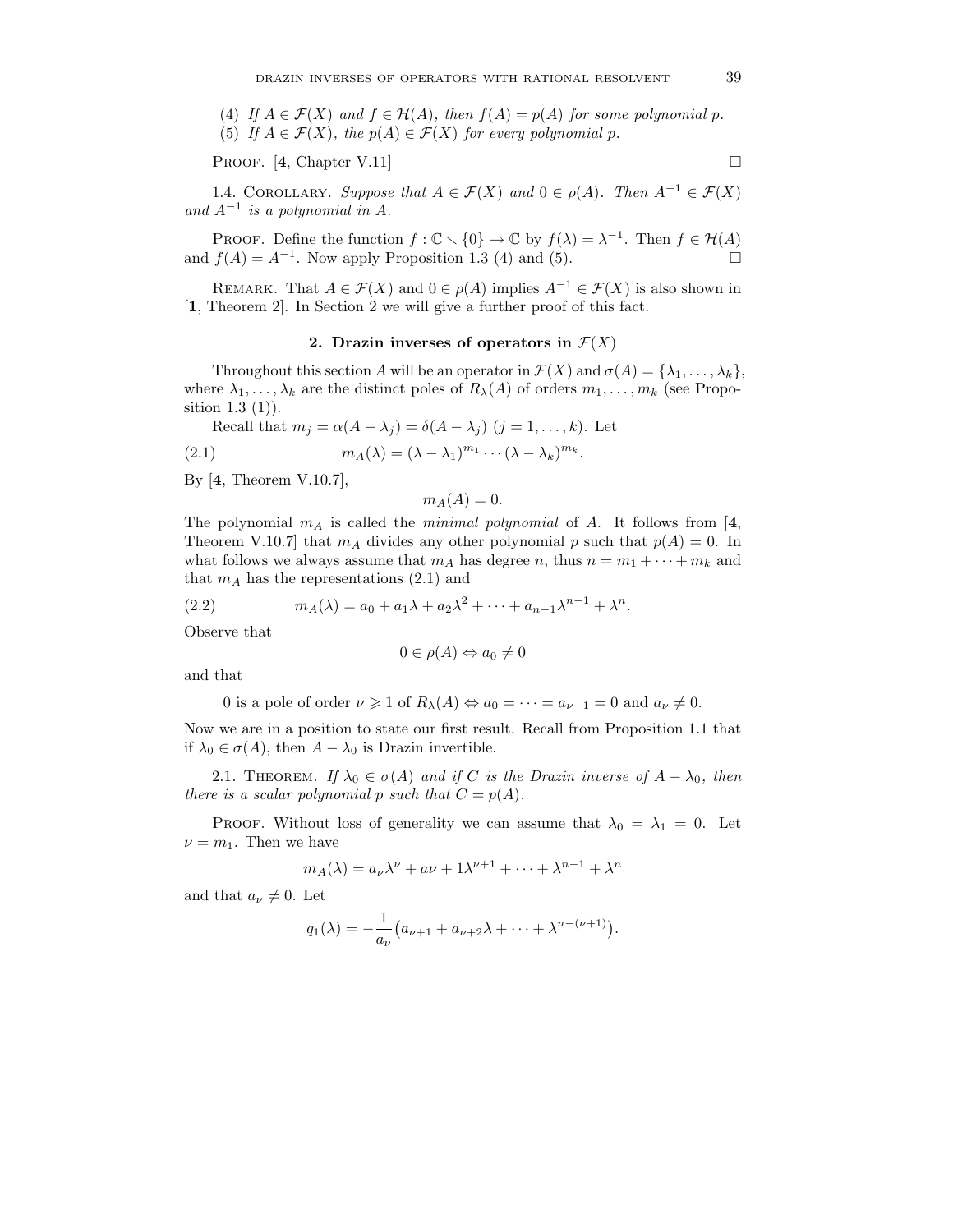Then

$$
A^{\nu+1}q_1(A) = -\frac{1}{a_{\nu}}(a_{\nu+1}A^{\nu+1} + a_{\nu+2}A^{\nu+2} + \dots + A^n)
$$
  
=  $-\frac{1}{a_{\nu}}(m_A(A) - a_{\nu}A^{\nu}) = A^{\nu}.$ 

Let  $B = q_1(A)$ . Then  $A^{\nu+1}B = A^{\nu}$  and  $BA = AB$ . For the Drazin inverse C we have

$$
A^{\nu+1}C = A, \quad CAC = C \quad \text{and} \quad CA = AC.
$$

Thus

$$
A^{\nu+1}(B - C) = A^{\nu+1}B - A^{\nu+1}C = A^{\nu} - A^{\nu} = 0
$$

This shows that  $(B - C)(X) \subseteq N(A^{\nu+1})$ . By Proposition 1.1,  $\alpha(A) = \nu$ , thus  $(B - C)(X) \subseteq N(A^{\nu})$ , therefore  $(B - C)(X) \subseteq P_1(X)$ , where  $P_1$  denotes the spectral projection of A associated with the spectral set  $\{0\}$  (see Proposition 1.2). Since  $P_1 = I - AC = I - CA$ , it follows that

$$
B - C = P_1(B - C) = P_1B - P_1C = P_1B - (I - CA)C
$$
  
= P<sub>1</sub>B - C + CAC = P<sub>1</sub>B,

thus  $C = B - P_1B$ . We have  $P_1 = f(A)$  for some  $f \in \mathcal{H}(A)$ . By Proposition 1.3 (4),  $f(A) = q_2(A)$  for some polynomial  $q_2$ . Now define the polynomial p by  $p = q_1 - q_2 q_1$ . It results that

$$
p(A) = q_1(A) - q_2(A)q_1(A) = B - P_1B = C.
$$

2.2. COROLLARY. *If*  $\lambda_0 \in \sigma(A)$  *and if* C *is the Drazin inverse of*  $A - \lambda_0$ *, then*  $C \in \mathcal{F}(X)$ .

PROOF. Theorem 2.1 and Proposition 1.3 (5).  $\Box$ 

2.3. COROLLARY. Let A be a complex square matrix and  $\lambda_0$  a characteristic *value of* A. Then the Drazin inverse of  $A - \lambda_0$  *is a polynomial in* A.

PROOF. Theorem 2.1 and Proposition 1.3 (3).  $\Box$ 

Let  $T \in \mathcal{L}(X)$ . An operator  $S \in \mathcal{L}(X)$  is called a *pseudo inverse* of T provided that  $TST = T$ . In general the set of all pseudo inverses of T is infinite and this set consists of all operators of the form  $STS + U - STUTS$ , where  $U \in \mathcal{L}(X)$ is arbitrary (see  $[2,$  Theorem 2.3.2]). Observe that if T is Drazin invertible with  $i(T) = 1$ , then the Drazin inverse of T is a pseudo inverse of T.

2.4. COROLLARY. *If*  $\lambda_0 \in \sigma(A)$ *, then the following assertions are equivalent:* 

- (1)  $\lambda_0$  *is a simple pole of*  $R_\lambda(A)$ ;
- (2) *there is a pseudo inverse*  $B$  *of*  $A \lambda_0$  *such that*  $B(A \lambda_0) = (A \lambda_0)B$ ;
- (3) *there is a polynomial* p *such that*  $p(A)$  *is a pseudo inverse of*  $A \lambda_0$ *.*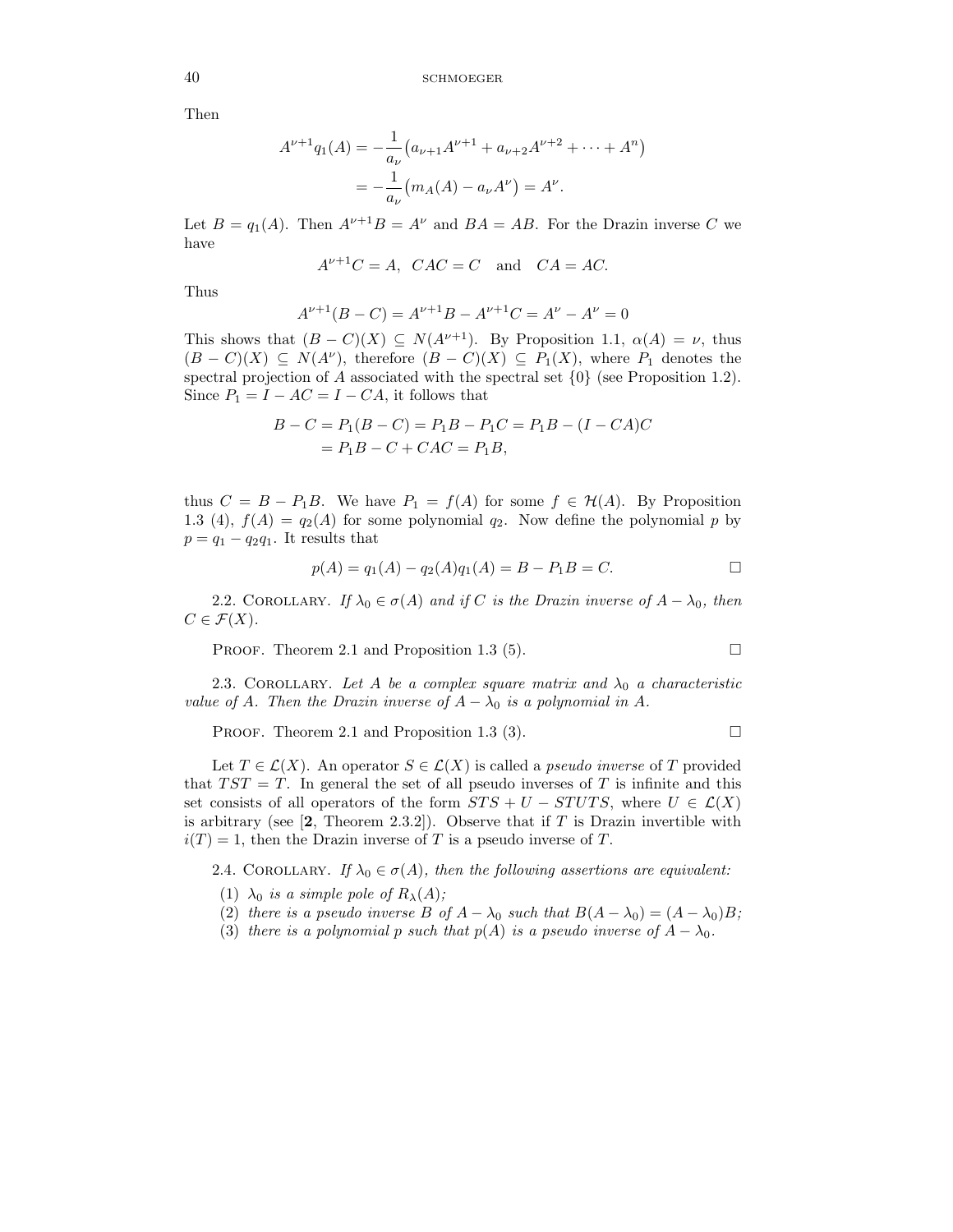PROOF.  $(1) \Leftrightarrow (2)$ : Proposition 1.1.

 $(1) \Rightarrow (3)$ : We can assume that  $\lambda_0 = 0$ . Let  $q_1$  and B as in the proof of Theorem 2.1. Then  $A^2B = A$  and  $AB = BA$ , hence  $ABA = A$ .

(3)  $\Rightarrow$  (1): Again we can assume that  $\lambda_0 = 0$ . With  $B = p(A)$  we have  $ABA = A$  and  $AB = BA$ . Set  $C = BAB$ ; then  $ACA = A$ ,  $CAC = C$  and  $AC = CA$ . This shows that C is the Drazin inverse of A and that  $i(A) = 1$ . By Proposition 1.1,  $\lambda_0 = 0$  is a simple pole of  $R_\lambda(A)$ .

2.5. COROLLARY. Let X be a complex Hilbert space and suppose that  $N \in \mathcal{L}(X)$ *is normal and that*  $\sigma(N)$  *is finite. We have:* 

 $(1)$   $N \in \mathcal{F}(X)$ ,

(2) If  $\lambda_0 \in \sigma(N)$ , then there is a polynomial p such that

$$
(N - \lambda_0)p(N)(N - \lambda_0) = N - \lambda_0.
$$

**PROOF.** By [3, Satz 111.2], each point in  $\sigma(N)$  is a simple pole of  $R_\lambda(N)$ , thus  $N \in \mathcal{F}(X)$ . Now apply Theorem 2.4.

Our results suggest the following.

QUESTION. If  $A \in \mathcal{F}(X)$  and if B is a pseudo inverse such that  $AB = BA$ , does there exist a polynomial p with  $B = p(A)$ ?

The answer is negative:

Example. Consider the square matrix

$$
A = \begin{pmatrix} 1 & 1 & 1 \\ 1 & 1 & 1 \\ 1 & 1 & 1 \end{pmatrix}.
$$

It is easy to see that the minimal polynomial of A is given by  $m_A(\lambda) = \lambda^2 - 3\lambda =$  $\lambda(\lambda - 3)$ , hence  $\sigma(A) = \{0, 3\}$  and  $A^2 = 3A$ . Let

$$
B = \frac{1}{3} \begin{pmatrix} 0 & 0 & 1 \\ 0 & 1 & 0 \\ 1 & 0 & 0 \end{pmatrix}.
$$

Then  $AB = BA = \frac{1}{3}A$ , thus  $ABA = \frac{1}{3}A^2 = A$ , hence B is a pseudo inverse of A. Since  $A^2 = 3A$ , any polynomial in A has the form  $\alpha I + \beta A$  with  $\alpha, \beta \in \mathbb{C}$ . But there are no  $\alpha$  and  $\beta$  such that  $B = \alpha I + \beta A$ . An easy computation shows that the Drazin inverse of A is given by  $\frac{1}{9}A$  and that  $i(A) = 1$ .

If 0 is a simple pole of  $R_{\lambda}(A)$ , then we have seen in Theorem 2.4 that A has a pseudo inverse. If 0 is a pole of  $R_{\lambda}(A)$  of order  $\geq 2$ , then, in general A does not have a pseudo inverse, as the following example shows.

EXAMPLE. Let  $T \in \mathcal{L}(X)$  be any operator with  $T(X)$  not closed (of course X must be infinite dimensional). Define the operator  $A \in \mathcal{L}(X \oplus X)$  by the matrix

$$
A = \begin{pmatrix} 0 & 0 \\ T & 0 \end{pmatrix}.
$$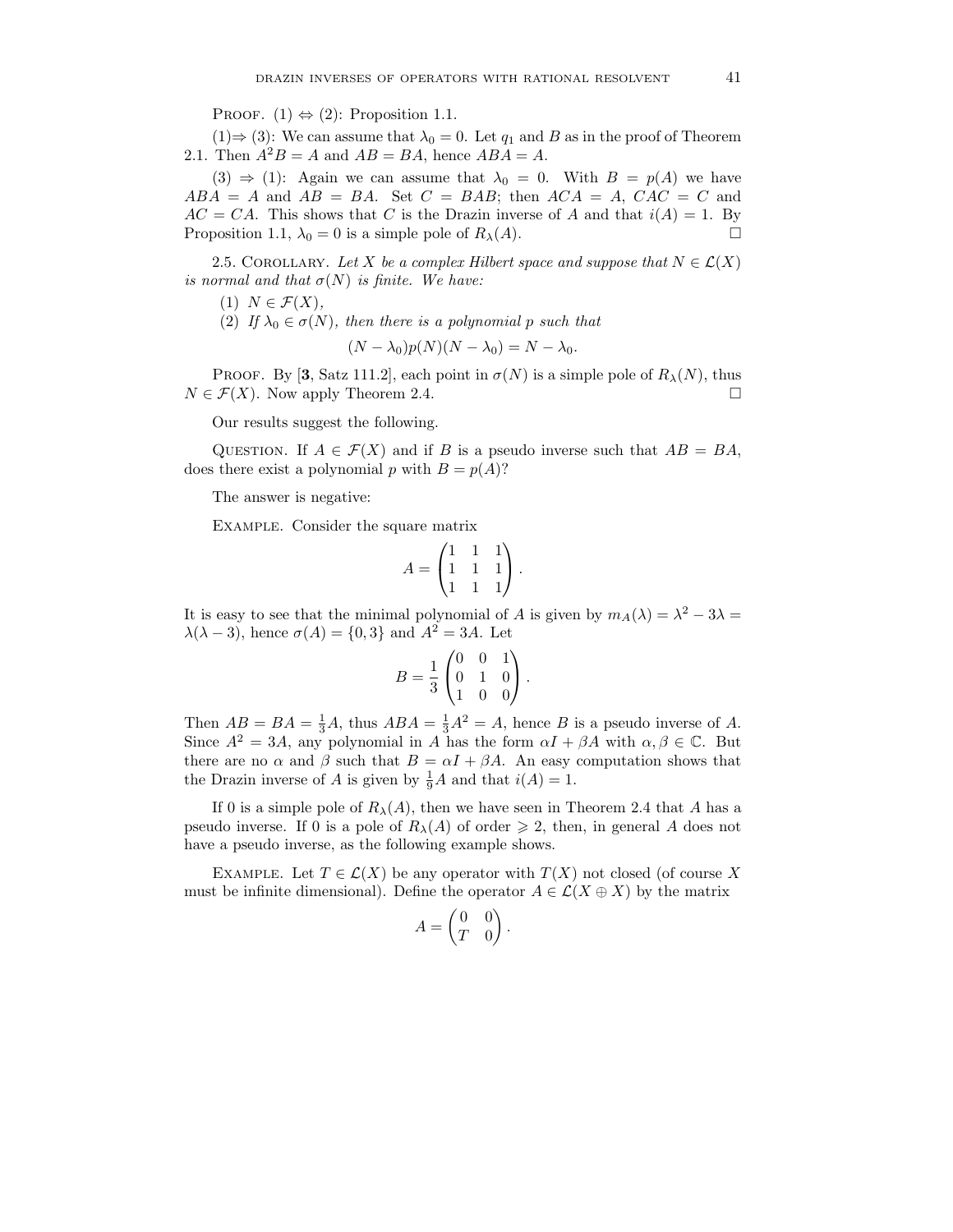Then the range of A is not closed. By [**2**, Theorem 2.1], A has no pseudo inverse. From  $A^2 = 0$  it follows that  $A \in \mathcal{F}(X \oplus X)$  and that 0 is a pole of order 2 of  $R_\lambda(A)$ .

Now we return to the investigations of our operator  $A \in \mathcal{F}(X)$ . To this end we need the following propositions.

2.6. PROPOSITION. *Suppose that*  $T \in \mathcal{L}(X)$ ,  $0 \in \rho(T)$ ,  $\lambda \in \mathbb{C} \setminus \{0\}$  *and that* k *is a nonnegative integer. Then:*

(1)  $N(T - \lambda)^k$  =  $N((T^{-1} - \frac{1}{\lambda})^k)$ ; (2)  $\alpha(T - \lambda) = \alpha(T^{-1} - \frac{1}{\lambda}).$ 

PROOF. We only have to show that  $N((T - \lambda)^k) \subseteq N((T^{-1} - \frac{1}{\lambda})^k)$ . Take  $x \in N((T - \lambda)^k)$ . Then  $0 = (T - \lambda)^k x$ , thus  $0 = (T^{-1})^k (T - \lambda)^k x = (1 - \lambda T^{-1})^k x$ , hence  $x \in N((T^{-1} - \frac{1}{\lambda})^k)$ .

2.7. PROPOSITION. *Suppose that*  $T \in \mathcal{L}(X)$ ,  $0 \in \sigma(T)$ ,  $\lambda \in \mathbb{C} \setminus \{0\}$  and k is *a nonnegative integer. Furthermore suppose that* T *is Drazin invertible and that* C *is the Drazin inverse of* T*. Then:*

(1)  $N((T - \lambda)^k) = N((C - \frac{1}{\lambda})^k);$ (2)  $\alpha(T - \lambda) = \alpha(C - \frac{1}{\lambda});$ 

PROOF. (2) follows from (1).

(2) Let  $\nu = i(T)$ . We use induction. First we show that  $N(T - \lambda) = N(C - \frac{1}{\lambda})$ . Let  $x \in N(T - \lambda)$ , then  $Tx = \lambda x$  and  $T^{\nu}x = \lambda^{\nu}x$ . We have

$$
\lambda C^2 x = C^2 Tx = CTCx = Cx,
$$

hence  $C(1-\lambda C)x = 0$ , thus  $(1-\lambda C)x \subseteq N(C)$ . By Proposition 1.2,  $N(C) = N(T^{\nu})$ , therefore

$$
0 = T^{\nu}(1 - \lambda C)x = (1 - \lambda C)T^{\nu}x = (1 - \lambda C)\lambda^{\nu}x,
$$

therefore  $x \in N(C - \frac{1}{\lambda})$ . Now let  $x \in N(C - \frac{1}{\lambda})$ . From  $Cx = \frac{1}{\lambda}x$  we see that  $x \in C(X) = N(P)$ , where P is as in Proposition 1.2. From  $P = I - TC$  we get  $x = TCx = T(\frac{1}{\lambda}x)$ , thus  $Tx = \lambda x$ , hence  $x \in N(T - \lambda)$ . Now suppose that n is a positive integer and that

$$
N((T - \lambda)^n) = N((C - \frac{1}{\lambda})^n).
$$
  
Take  $x \in N((T - \lambda)^{n+1})$ . Then  $(T - \lambda)x \in N((T - \lambda)^n) = N((C - \frac{1}{\lambda})^n)$ , thus  

$$
0 = (C - \frac{1}{\lambda})^n(T - \lambda)x = (T - \lambda)(C - \frac{1}{\lambda})^n x.
$$

This gives

$$
(C - \frac{1}{\lambda})^n x \in N(T - \lambda) = N(C - \frac{1}{\lambda}),
$$

therefore  $x \in N((C - \frac{1}{\lambda})^{n+1})$ . Similar arguments show that  $N((C - \frac{1}{\lambda})^{n+1}) \subseteq N((T - \lambda)^{n+1})$ .  $N((T - \lambda)^{n+1})$ 

In what follows we use the notation of the beginning of this section. Recall that we have  $\sigma(A) = {\lambda_1, \ldots, \lambda_k}$ . If  $0 \in \sigma(A)$ , then we always assume that  $\lambda_1 = 0$ , hence  $\sigma(A) \setminus \{0\} = \{\lambda_2, \ldots, \lambda_k\}.$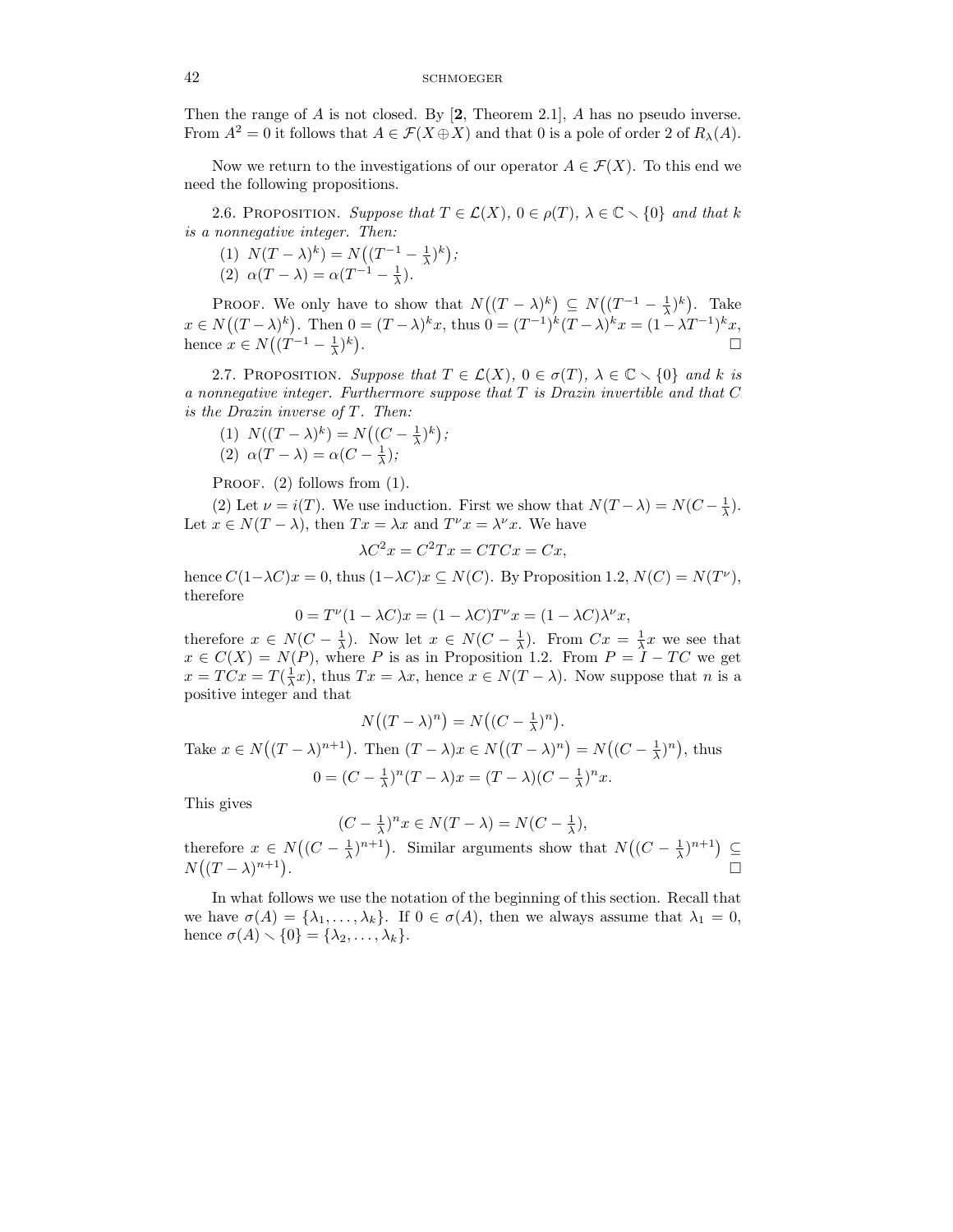#### 2.8. Proposition.

- (1) *If*  $0 \in \rho(A)$ *, then*  $\sigma(A^{-1}) = {\frac{1}{\lambda_1}, \dots, \frac{1}{\lambda_k}}.$
- (2) If  $0 \in \sigma(A)$  and if C is the Drazin inverse of A, then  $0 \in \sigma(C)$  and  $\sigma(C) \setminus \{0\} = \{\frac{1}{\lambda_2}, \ldots, \frac{1}{\lambda_k}\}.$

PROOF. (1) follows from the spectral mapping theorem. (2) is a consequence of Proposition 1.2.

$$
\Box
$$

For our next result recall from Corollary 1.4 that if  $0 \in \rho(A)$ , then  $A^{-1} \in \mathcal{F}(X)$ .

- 2.9. THEOREM. *Suppose that*  $0 \in \rho(A)$ . *Then*
- (1) If the minimal polynomial  $m_A$  has the representation (2.1), then the min*imal polynomial*  $m_{A^{-1}}$  *of*  $A^{-1}$  *is given by*

$$
m_{A^{-1}}(\lambda) = \left(\lambda - \frac{1}{\lambda_1}\right)^{m_1} \cdots \left(\lambda - \frac{1}{\lambda_k}\right)^{m_k}.
$$

(2) If the minimal polynomial  $m_A$  has the representation (2.2), then  $m_{A^{-1}}$  is *given by*

$$
m_{A^{-1}}(\lambda) = \frac{1}{a_0} + \frac{a_{n-1}}{a_0} \lambda + \dots + \frac{a_1}{a_0} \lambda^{n-1} + \lambda^n.
$$

PROOF. Proposition 2.6 shows that

$$
\alpha(A^{-1} - \frac{1}{\lambda_j}) = \alpha(A - \lambda_j) = m_j \quad (j = 1, ..., k),
$$

thus (1) is shown. Furthermore  $m_{A^{-1}}$  has degree  $m_1 + \cdots + m_k = n$ . Now define the polynomial  $q$  by

$$
q(\lambda) = \frac{1}{a_0} + \frac{a_{n-1}}{a_0} \lambda + \dots + \frac{a_1}{a_0} \lambda^{n-1} + \lambda^n.
$$

Then

$$
a_0 A^n q(A^{-1}) = A^n (a_0(A^{-1})^n + a_1(A^{-1})^{n-1} + \dots + a_{n-1}A^{-1} + 1)
$$
  
=  $m_A(A) = 0$ .

Since  $a_0 \neq 0$  and  $0 \in \rho(A)$ , it results that  $q(A^{-1}) = 0$ . Because of degree of  $q = n =$ degree of  $m_{A^{-1}}$ , we get  $q = m_{A^{-1}}$ .

REMARK. The proof just given shows that there is a polynomial  $q$  such that  $q(A^{-1}) = 0$ . Therefore we have a simple proof for the fact that  $A^{-1} \in \mathcal{F}(X)$ .

2.10. THEOREM. *Suppose that*  $0 \in \sigma(A)$  *and that* 0 *is a pole of*  $R_{\lambda}(A)$  *of order*  $\nu \geq 1$ *. Let* C *denote the Drazin inverse of* A (recall from Corollary 2.2 that  $C \in \mathcal{F}(X)$ ).

(1) If  $m_A$  has the representation (2.1), then

$$
m_C(\lambda) = \lambda(\lambda - \frac{1}{\lambda_2})^{m_2} \cdots (\lambda - \frac{1}{\lambda_k})^{m_k}.
$$

(2) If  $m_A$  has the representation (2.2), then

$$
m_C(\lambda) = \frac{1}{a_{\nu}} \lambda + \frac{a_{n-1}}{a_{\nu}} \lambda^2 + \dots + \frac{a_{\nu+1}}{a_{\nu}} \lambda^{n+1-(\nu+1)} + \lambda^{n+1-\nu}.
$$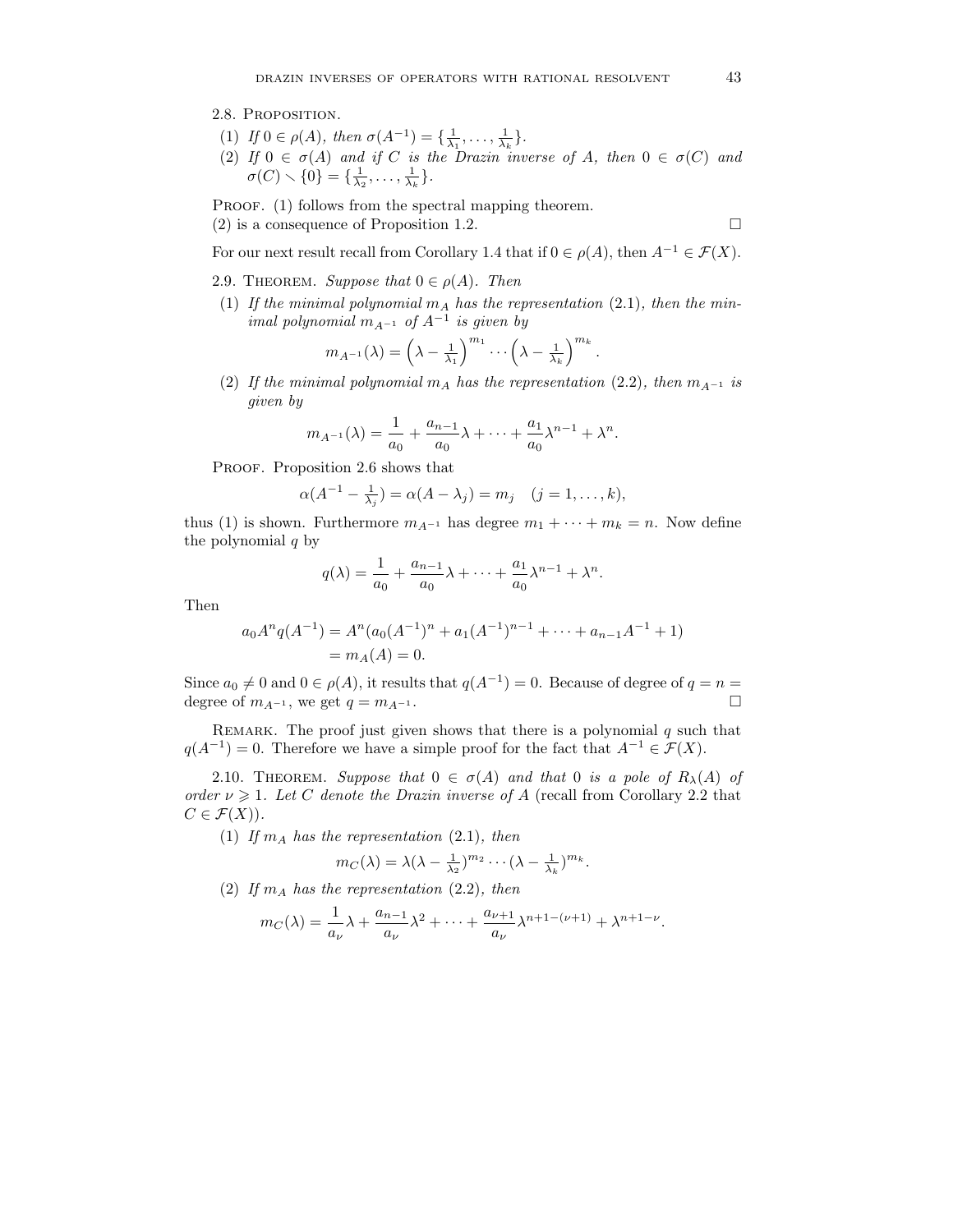PROOF. Proposition 2.7 gives

$$
\alpha(C - \frac{1}{\lambda_j}) = \alpha(A - \lambda_j) = m_j \quad (j = 2, \dots, k).
$$

By Proposition 1.1 and Proposition 1.2,  $\alpha(C) = 1$ . Thus (1) is valid. We have

$$
m_A(\lambda) = a_\nu \lambda^\nu + a_{\nu+1} \lambda^{\nu+1} + \dots + a_{n-1} \lambda^{n-1} + \lambda^n,
$$

hence

(2.3) 
$$
0 = m_A(A) = a_{\nu}A^{\nu} + a_{\nu+1}A^{\nu+1} + \cdots + a_{n-1}A^{n-1} + A^n.
$$

If  $\nu \leq l \leq n$ , then

$$
C^{n+1}A^{l} = C^{n+1}C^{l}A^{l} = C^{n+1-l}(CA)^{l}
$$

$$
= C^{n+1-l}CA = C^{n-l}CAC = C^{n+1-l}
$$

.

Then multiplying (2.3) by  $C^{n+1}$ , it follows that

$$
0 = a_{\nu}C^{n+1-\nu} + a_{\nu+1}C^{n+1-(\nu+1)} + \dots + a_{n-1}C^2 + C.
$$

Now define the polynomial  $q$  by

$$
q(\lambda) = \frac{1}{a_{\nu}} \lambda + \frac{a_{n-1}}{a_{\nu}} \lambda^2 + \dots + \frac{a_{\nu+1}}{a_{\nu}} \lambda^{n+1-(\nu+1)} + \lambda^{n+1-\nu}.
$$

Then  $q(C) = 0$ . Since degree of  $q = n + 1 - \nu = 1 + m_2 + \cdots + m_k =$  degree of  $m_C$ , we get  $q = m_C$ .

2.11. Corollary. *With the notation in Theorem* 2.10 *we have*

$$
C(A - \lambda_2)^{m_2} \cdots (A - \lambda_k)^{m_k} = 0.
$$

PROOF. Let  $D = (A - \lambda_2)^{m_k} \cdots (A - \lambda_k)^{m_k}$ . From  $A^{\nu}D = m_A(A) = 0$  we see that  $D(X) \subseteq N(A^{\nu})$ . Since  $N(A^{\nu}) = N(C)$  (Proposition 1.2),  $CD = 0$ .

NOTATION.  $X^*$  denotes the dual space of X and we write  $T^*$  for the adjoint of an operator  $T \in \mathcal{L}(X)$ . Recall from [4, Theorem IV. 8.4] that

(2.4) 
$$
\overline{T(X)} = N(T^*)^{\perp} \quad (T \in \mathcal{L}(X)).
$$

2.12. PROPOSITION. Suppose that  $T \in \mathcal{L}(X)$ ,  $\lambda \in \mathbb{C} \setminus \{0\}$  and that j is a *nonnegative integer. Then*

- (1) *If*  $0 \in \rho(T)$ *, then*  $(T \lambda)^j(X) = (T^{-1} \frac{1}{\lambda})^j(X)$ *.*
- (2) *If*  $0 \in \sigma(T)$ *, if T is Drazin invertible and if C denotes the Drazin inverse of T*, then  $\overline{(T - \lambda)^j(X)} = (C - \frac{1}{\lambda})^j(X)$ .

PROOF. (1) Let  $y = (T - \lambda)^j x \in (T - \lambda)^j (x)$   $(x \in X)$ . Then

$$
(T^{-1} - \frac{1}{\lambda})^j T^j x = ((T^{-1} - \frac{1}{\lambda})T)^j x = (1 - \frac{T}{\lambda})^j x
$$

$$
= \frac{(-1)^j}{\lambda^j} (T - \lambda)^j x = \frac{(-1)^j}{\lambda^j} y,
$$

therefore  $y \in (T^{-1} - \frac{1}{\lambda})^j(X)$ .

(2) Let 
$$
\nu = i(T)
$$
. Then  $T^{\nu+1}C = T^{\nu}$ ,  $TC = CT$  and  $CTC = C$ . Hence  
\n $(T^*)^{\nu+1}C^* = (T^*)^{\nu}$ ,  $T^*C^* = C^*T^*$  and  $C^*T^*C^* = C^*$ .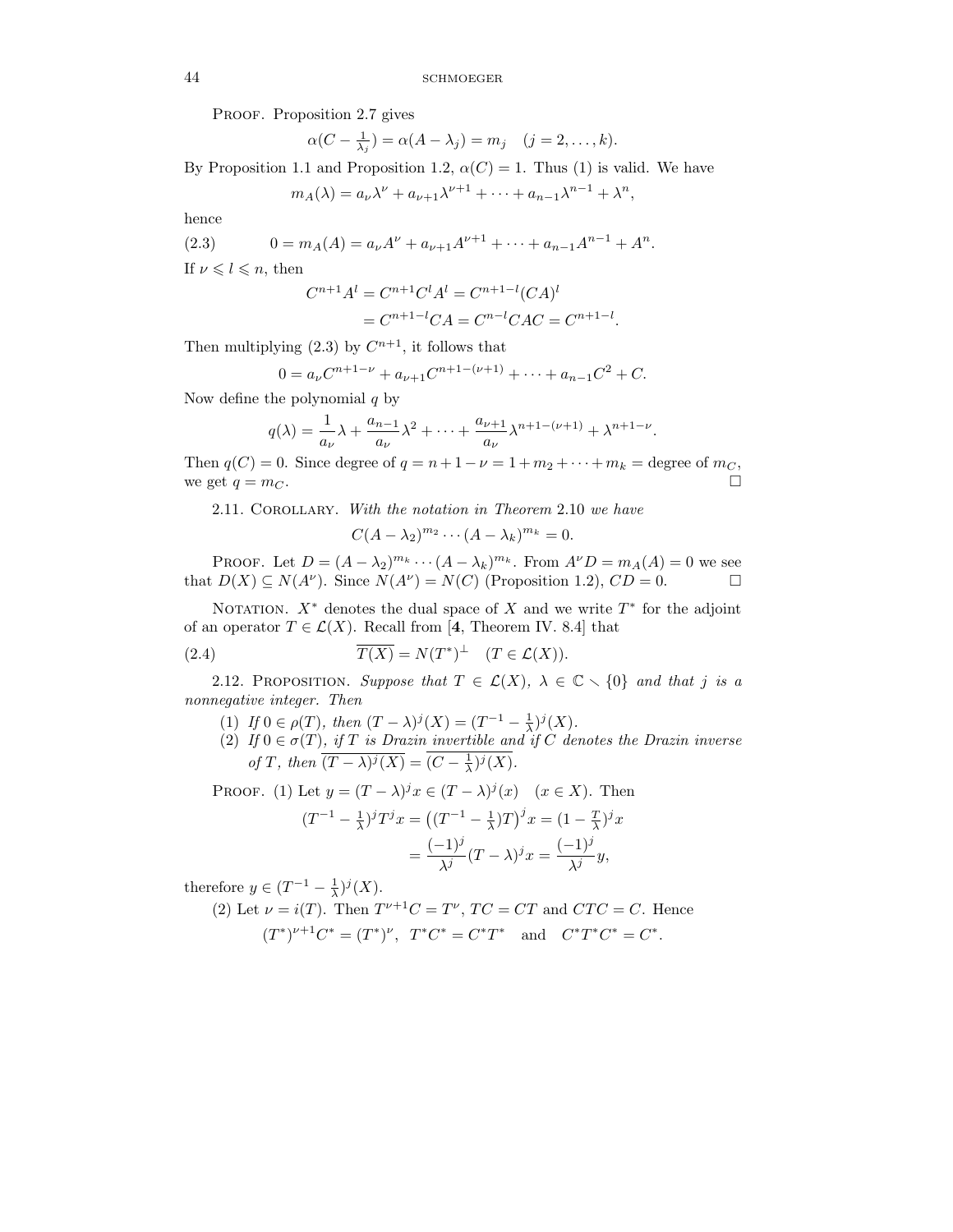Thus  $T^*$  is Drazin invertible and  $C^*$  is the Drazin inverse of  $T^*$ . By Proposition 2.7,

$$
N((T^* - \lambda)^j) = N((C^* - \frac{1}{\lambda})^j),
$$

therefore the result follows in view of  $(2.4)$ .

## 2.13. Corollary.

(1) *If*  $0 \in \rho(A)$ *, then*  $(A - \lambda_j)^{m_j}(X) = (A^{-1} - \frac{1}{\lambda_j})^{m_j}(X)$   $(j = 1, ..., k)$ *.* 

(2) If  $0 \in \sigma(A)$  *is a pole of order*  $\nu \geq 1$  *of*  $R_{\lambda}(A)$  *and if* C *is the Drazin inverse of A, then*  $A^{\nu}(X) = C(X)$  *and* 

$$
(A - \lambda_J)^{m_j}(X) = (C - \frac{1}{\lambda_j})^{m_j}(X) \quad (j = 2, ..., k).
$$

PROOF. (1) is a consequence of Proposition 2.12.

(2) That  $A^{\nu}(X) = C(X)$  is a consequence of Proposition 1.2. Now let  $j \leq$  $\{2,\ldots,k\}$ . Because of Proposition 1.1 and Theorem 2.10 we see that

$$
\alpha(C - \frac{1}{\lambda_j}) = \delta(C - \frac{1}{\lambda_j}) = m_j = \alpha(A - \lambda_j) = \delta(A - \lambda_j).
$$

By [3, Satz 101.2], the subspaces  $(A - \lambda_j)^{m_j}(X)$  and  $(C - \frac{1}{\lambda_j})^{m_j}(X)$  are closed. Now apply Proposition 2.12.

For  $j = 1, \ldots, k$  let  $P_j$  denote the spectral projection of A associated with the spectral set  $\{\lambda_j\}$ . Observe that

$$
P_i P_j = 0 \quad \text{for} \quad i \neq j \quad \text{and} \quad P_1 + \dots + P_k = 1.
$$

If  $0 \in \rho(A)$ , then denote by  $Q_j$  the spectral projection of  $A^{-1}$  associated with the spectral set  $\{\frac{1}{\lambda_j}\}\ (j=1,\ldots,k)$ . If  $0 \in \sigma(A)$  and if C is the Drazin inverse, then denote by  $Q_1$  the spectral projection of C associated with the spectral set  ${0}$  and by  $Q_j$  the spectral projection of C associated with the spectral set  $\{\frac{1}{\lambda_j}\}$  $(j = 2, \ldots, k).$ 

2.14. COROLLARY.  $P_j = Q_j$   $(j = 1, ..., k)$ .

PROOF. By  $[3, Satz 101.2]$ , we have

$$
P_j(X) = N((A - \lambda_j)^{m_j}) \quad \text{and} \quad N(P_j) = (A - \lambda_j)^{m_j}(X)
$$

 $(j = 1, \ldots, k)$ . If  $0 \in \rho(A)$ , then

$$
Q_j(X) = N((A^{-1} - \frac{1}{\lambda_j})^{m_j})
$$
 and  $N(Q_j) = (A^{-1} - \frac{1}{\lambda_j})^{m_j}(X)$ 

 $(j = 1, \ldots, k)$ . Now apply Proposition 2.6 and Corollary 2.13 (1) to get

$$
P_j(X) = Q_j(X) \quad \text{and} \quad N(P_j) = N(Q_j),
$$

hence  $P_j = Q_j \ (j = 1, ..., k).$ 

Now let  $0 \in \sigma(A)$ . By Proposition 1.2, Proposition 2.7, Corollary 2.13 (2) and [**3**, Satz 101.2], we derive

$$
P_1(X) = N(C) = Q_1(X), N(P_1) = C(X) = N(Q_1),
$$
  
\n
$$
P_j(X) = N((C - \frac{1}{\lambda_j})^{m_j}) = Q_j(X)
$$
  
\n
$$
N(P_j) = (C - \frac{1}{\lambda_j})^{m_j}(X) = N(Q_j)
$$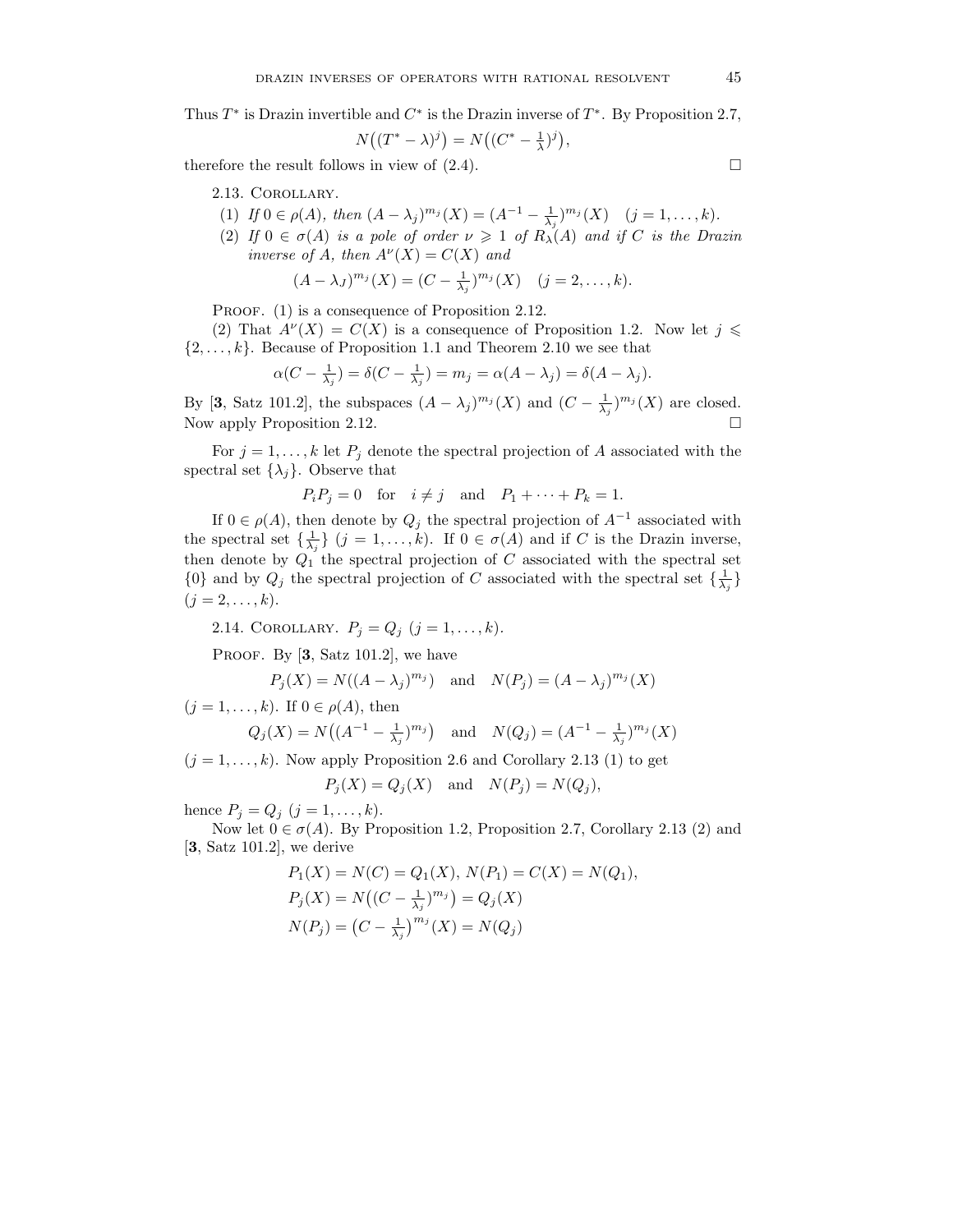$(j = 2, ..., k)$ . Hence  $P_j = Q_j$   $(j = 1, ..., k)$ .

For A we have the representation  $A = \sum_{j=1}^{k} \lambda_j P_j + N$ , where  $N \in \mathcal{L}(X)$  is nilpotent and  $N = \sum_{j=1}^{k} (A - \lambda_j)P_j$  (see [4, Chapter V. 11]). If  $p = \max\{m_1, \ldots, m_k\}$ , then it is easily seen that  $N^p = 0$ . If A has only simple poles, then  $N = 0$ .

2.15. Corollary.

(1) *If*  $0 \in \rho(A)$ *, then there is a nilpotent operator*  $N_1 \in \mathcal{L}(X)$  *with* 

$$
A^{-1} = \sum_{j=1}^{k} \frac{1}{\lambda_j} P_j + N_1
$$

(2) *If*  $0 \in \sigma(A)$  *and if* C *is the Drazin inverse of* A, *then* 

$$
C = \sum_{j=2}^{k} \frac{1}{\lambda_j} P_j + N_1, \quad \text{where } N_1 \in \mathcal{L}(X) \text{ is nilpotent.}
$$

PROOF. Corollary 2.14.

With the notation of Corollary 2.15 (2) we have  $AC = 1 - P_1$ ,  $CP_1 = 0$  (see Proposition 1.2) and

$$
ACA = (1 - P_1) \left( \sum_{j=2} k \lambda_j P_j + N \right) = A - P_1 \left( \sum_{j=2}^k \lambda_j P_k + N \right) = A - P_1 N;
$$

hence  $A = ACA + P_1N$ ,  $P_1N$  is nilpotent and

 $(ACA)P_1N = ACP_1AN = 0 = NACP_1A = P_1N(ACA).$ 

Recall that ACA is the Drazin inverse of C and that  $i(ACA) = 1$ . The following more general result holds:

2.16. THEOREM. *Suppose that*  $T \in \mathcal{L}(X)$  *is Drazin invertible,*  $i(T) = \nu \geq 1$ *and that* C *is the Drazin inverse of* T. Then there is a nilpotent  $N \in \mathcal{L}(X)$  such *that*  $T = TCT + N$ *,*  $N(TCT) = (TCT)N = 0$  *and*  $N^{\nu} = 0$ *.* 

*This decomposition is unique in the following sense: if*  $S, N_1 \in \mathcal{L}(X)$ *,* S *is Drazin invertible,*  $i(S) = 1$ ,  $N_1$  *is nilpotent,*  $N_1S = SN_1 = 0$  *and if*  $T = S + N_1$ , *then*  $S = TCT$  *and*  $N = N_1$ *.* 

PROOF. Let  $N = T - TCT$ ; then

$$
N^{\nu} = (T(1 - CT))^{\nu} = T^{\nu}(1 - CT)^{\nu} = T^{\nu}(1 - CT)
$$
  
=  $T^{\nu} - T^{\nu}CT = T^{\nu} - T^{\nu+1}C = T^{\nu} - T^{\nu} = 0.$ 

For the uniqueness of the decomposition we only have to show that  $S = TCT$ . There is  $R \in \mathcal{L}(X)$  such that  $SRS = S$ ,  $RSR = R$  and  $SR = RS$ . Consequently,

$$
N_1R = N_1RSR = N_1SR^2 = 0 = R^SSN_1 = RN_1,
$$

hence

$$
TR = (S + N_1)R = SR = RS = R(S + N_1) = RT.
$$